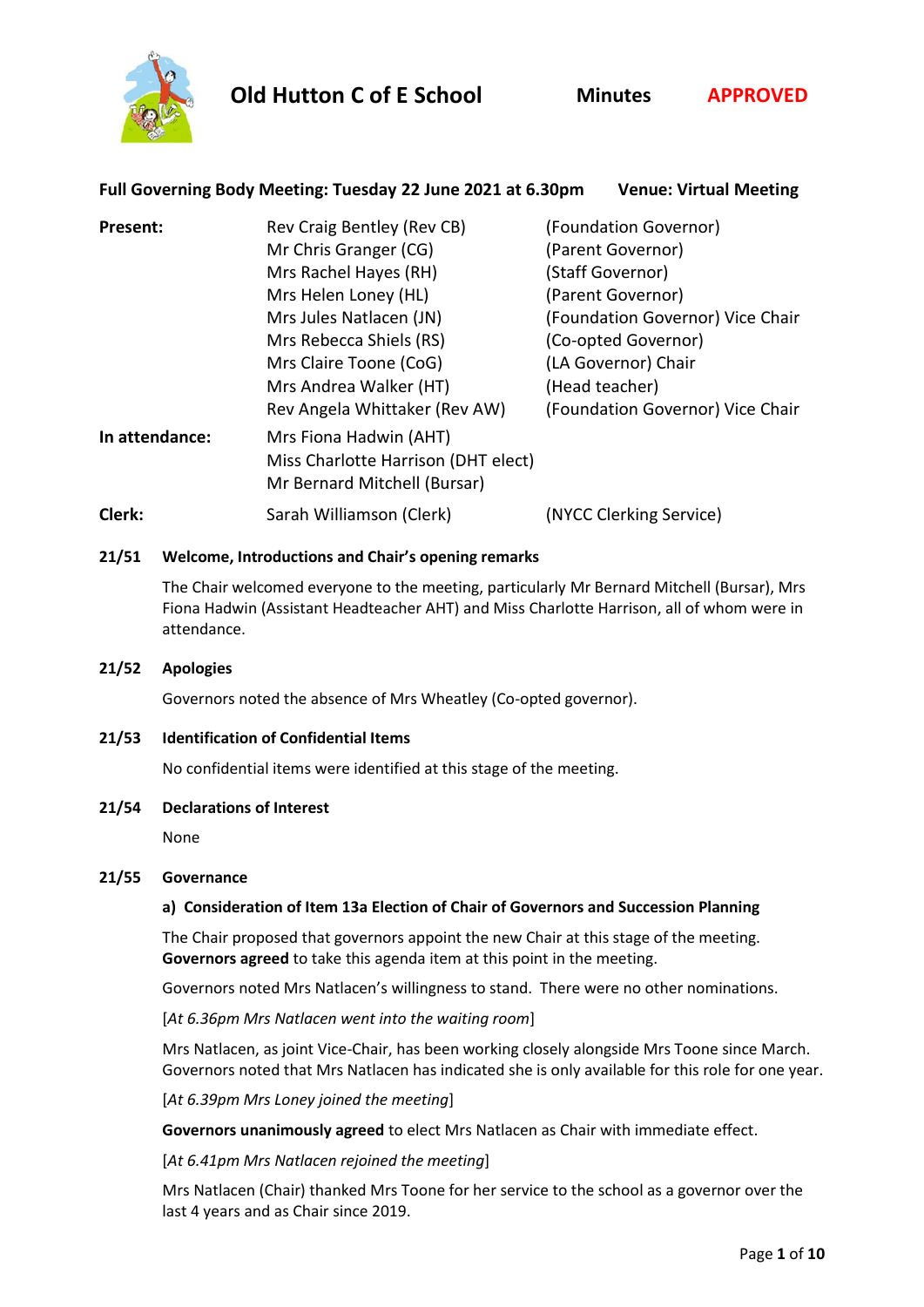

#### **b) Succession Planning**

Mrs Natlacen invited governors to consider the role of joint Vice-Chair alongside the Rev Whittaker. Election of a joint Vice-Chair to support succession planning for the role of Chair will be an agenda item at the September meeting. **ACTION: Clerk**

### **21/56 Financial Update and Reports from Sub-Committee Meetings held since 16 March 2021**

#### **a) Financial Summary**

The Bursar shared the 2020/21 Outturn and the 3-year forecast budget in the meeting.

Governors noted:

- A larger than expected positive outturn of £53,428; a result of various cost savings due to lockdowns. This is apx 10% of budget, above the usual threshold (8%); however, the LA have agreed this sum can be carried forward to this financial year.
- The block funding grant now incorporates the Teacher Pay Grant and the Teacher Pension Grant. The Age Weighted Pupil Unit (AWPU) has increased to £3138/pupil.
- High Needs Funding remains the same; however, the LA are changing arrangements. The impact of changes will be known by the October review. This may represent a net loss of high needs funding for the school.
- Universal Free School Meals funding for each KS1 pupil remains the same (£2.30/meal)
- Pupil Premium funding is unchanged.
- 5/12ths of Covid Catch-up funding is included in the 2021/22 budget. There may be further funding, likely to be targeted at specific pupils. An announcement is awaited.
- Overall funding has increased by £27k on last year.

Governors thanked the Bursar for his explanations. Is the impact of the loss of funding from HT consultancy work reflected in Income? Yes. In 2020/21 this was £25k, in 2021/22 it will be £5.5k but thereafter no additional income. Governors noted this will have an impact on future budget planning.

**Governors agreed** further discussion of this item should be recorded in a separate confidential minute.

Sports Premium (SP) funding is continuing at the double rate in 2021/22 (£16k). This is separate from the school budget. The HT has planned £8k expenditure for 2021/22. Governors noted there is no longer a requirement to spend this year's SP by 31 July; however, the school has already spent these funds.

### **b) Finance Committee (21 May 2021)**

Minutes of this meeting were circulated in advance. Governors had no questions. Governors thanked the Bursar for his attendance and his succinct summary.

[*At 19.06 the Bursar left the meeting*]

### **21/57 Approval of Minutes**

The public minutes of the GB meeting held on 16 March 2021 were circulated in advance. **Governors agreed** they be accepted as an accurate record.

The confidential minutes of that meeting, and of the additional meeting held on 11 May 2021 were also circulated. **All governors agreed** they were an accurate record. The Chair will sign and date copies of both sets of minutes to be filed in school at the first available opportunity. **ACTION: Clerk**

A copy of the public minutes will be posted on the school's website. **ACTION: Head teacher**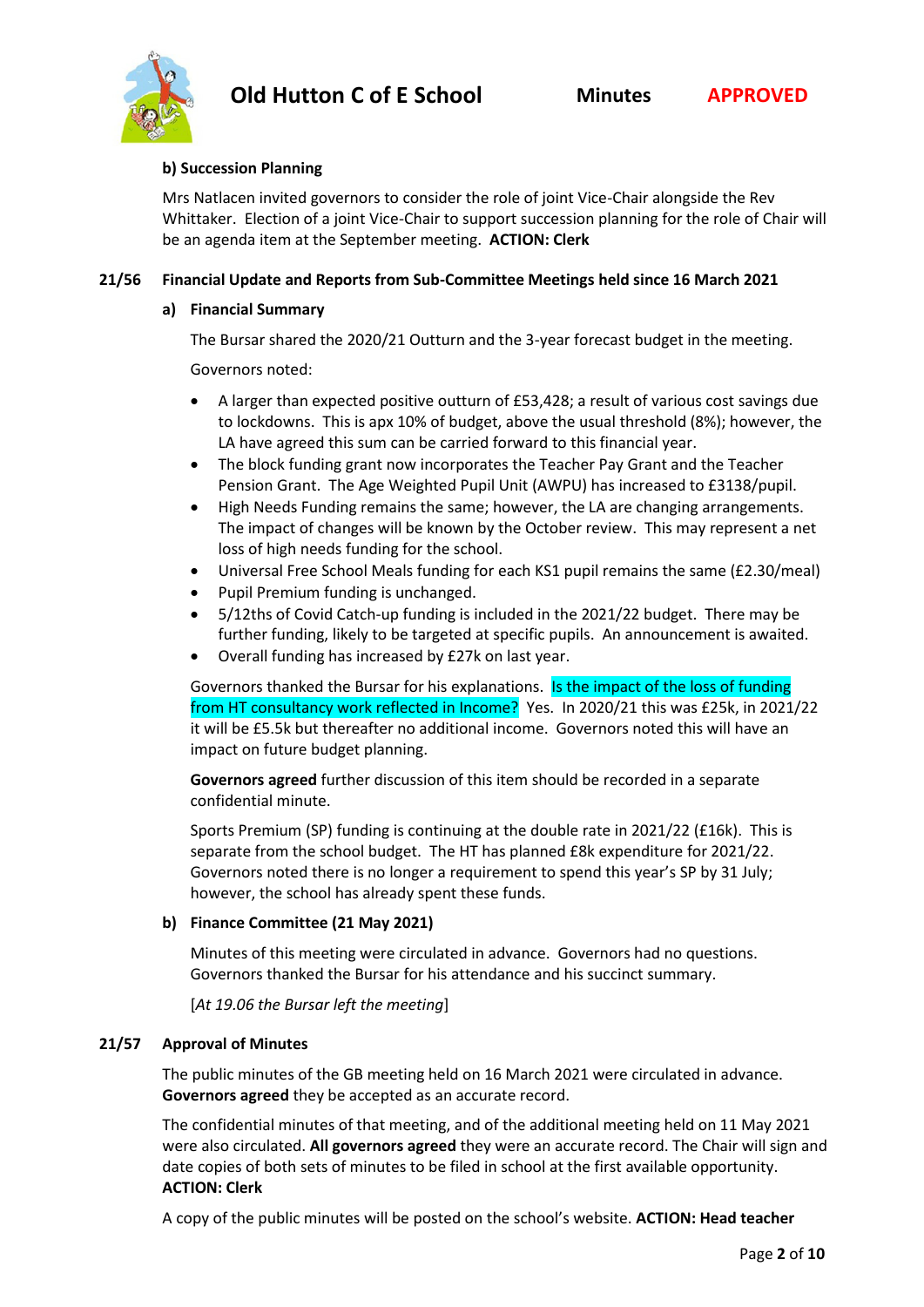

#### **21/58 Any Other Urgent Business**

#### **a) Request for exceptional leave**

A member of staff has submitted a request for one day's exceptional leave to attend a significant family event. **Governors agreed** this matter should be delegated to the HT. The HT explained there is precedence for agreeing to such a request. As part of the school's wellbeing approach and Christian values it is important to acknowledge significant family occasions. Governors supported the HT's decision to grant the request.

#### **21/59 Matters arising**

None

#### **21/60 Headteacher's Report**

The report was circulated in advance of the meeting. Governors noted the detailed report provides information to support the monitoring of progress against the development plan. Governors were invited to ask challenging questions to hold the HT to account.

The HT reminded Governors that neither the National curriculum nor the Ofsted framework should be referred to as new any longer. The school's own curriculum has been well established over the last 7 years and continues to be refined and improved as part of regular, ongoing review.

#### **a) School Data**

An additional pupil is joining the school on 5 July. A further 4 prospective families are considering the school for September.

Have any prospective parents been concerned about the change in leadership? No. This has been explained at the end of initial visits and children have continued to attend taster days.

Unauthorized attendance is down to 0.02%; to what does the HT attribute this success? It is likely to be partly a result of Covid. Requests for holidays in term time have significantly reduced. The LA has also written to all parents stressing the importance of school attendance and re-stating that fines for unauthorized absence such as term time holidays, will be implemented and chased. The school responds quickly to any requests from parents regarding absence.

Is the national target for outstanding attendance of 98% realistic for the school? It has been achieved previously and the school will continue to aim for an outstanding attendance rate.

### **b) Staffing update**

An updated staffing list and timetable was circulated in advance of the meeting.

A very strong teaching appointment has been made. The teacher has commenced work to cover leadership training time for Miss Harrison with the HT in preparation for the role of Deputy Head in September. This is funded by the LA.

A new TA, previously employed in school through a supply agency, will be appointed directly by the school to support Class 4 in September.

Are there any plans to accommodate students in the Autumn term? The AHT has had responsibility for liaising over teacher training for the last two years. The proforma has already been completed and there should be students on placement throughout the year. Will students be from Cumbria University or School Direct? Both. Miss Harrison will take over responsibility for students in September. The quality of students has been good; they have been an asset to the school. A current student teacher has made a very positive impact on an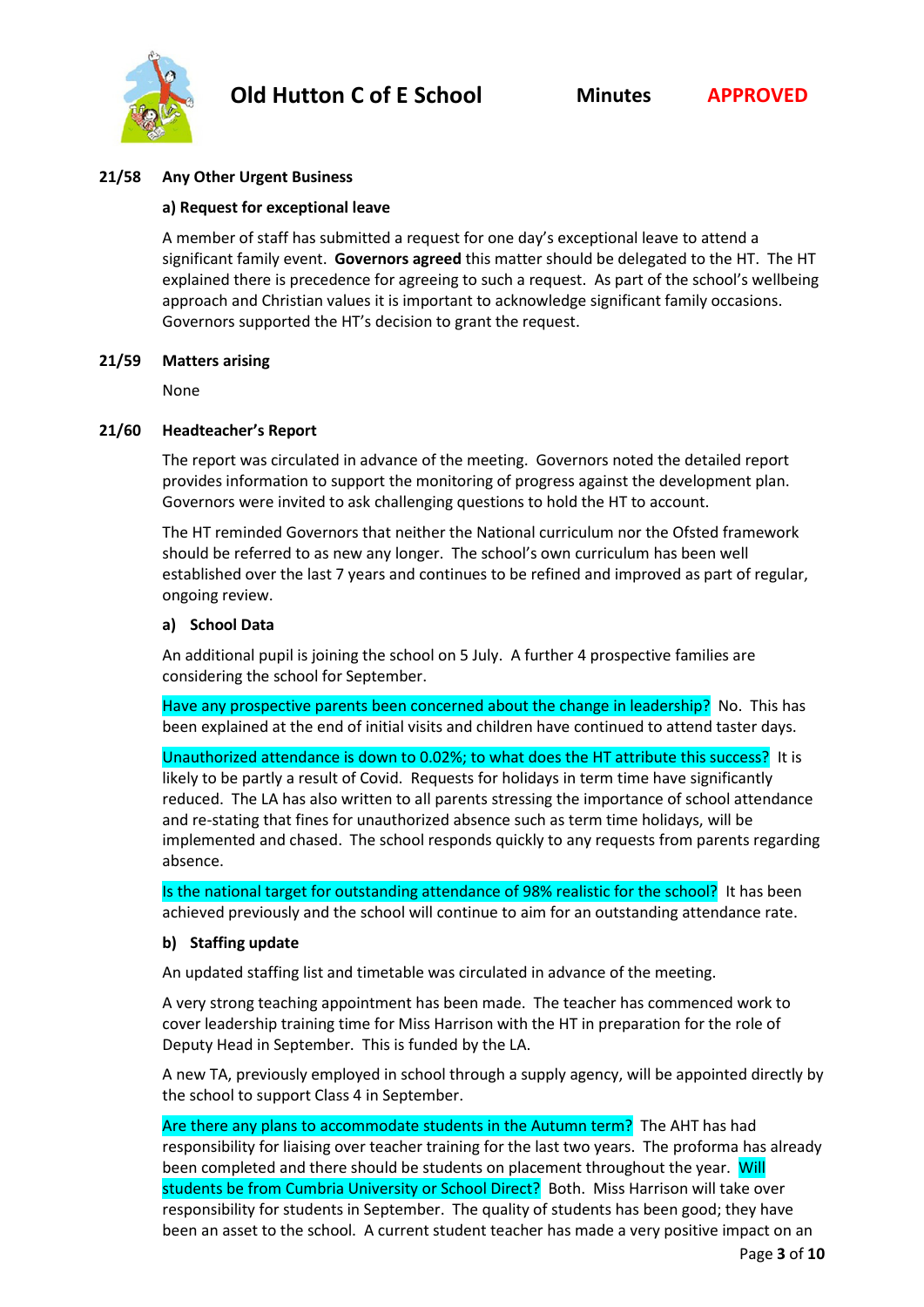

#### initial placement.

Governors congratulated Miss Harrison on her appointment and asked if she feels supported in terms of induction for her new role. Miss Harrison responded the HT is very supportive and the training time that has been allocated is carefully mapped out. She has joined the Kendal Collaborative Partnership (KCP) Deputy Heads' network meetings and is receiving additional support from the Chair of that group. Is there anything governors can do to support you in this role? It will be helpful to know the outcome of the EHT appointment.

## **c) Safeguarding, Health & Safety and Premises, including Risk Assessment review**

Governors congratulated the HT and staff on the implementation of the robust risk assessments that are in place which have ensured the school has stayed fully open. The HT responded measures continue to be robust; any child with symptoms is required to test.

Is there an update on outdoor equipment? The rotten wooden coliseum seating area has been professionally removed; the area now needs redevelopment. The contractors carried out a further check of all other outdoor equipment (last checked February); this has not been used during Covid. The bases of all adventure playground equipment are unsafe and rotten. They have been securely taped off but need removing and replacing. The quotation for removal is £3k. The School Administrator has contacted a local contractor who may be able to remove the equipment and level the area more cost effectively.

Governors discussed ideas for replacing the lost outdoor seating and the possibility of seeking support to apply for grant funding. Governors noted Miss Harrison has applied for grant funding to develop an area (the Spiritual/Reflection Garden) with the Gardening Club. Can local families use the school's play equipment in the holidays? Could they be asked to support fund raising? The school grounds are not open access (apart from where a footpath does run across them) and are the property of the Local Authority. A governor will send details of a local educational trust to the School Administrator to apply for further grant funding. **ACTION: Rev Whittaker**

Is the trim trail in good condition? Mostly but the first piece of equipment on the trail requires repair/replacement parts (£1.4k), not in budget. A colourful heavy duty recycled plastic bench has been purchased for the reflection garden and portable fencing to prevent children from being able to access a section of low wall at the front of the school. This is the most costeffective mitigating measure, identified through risk assessment and the advice of the school's H&S advisor.

Are there other priorities for Premises expenditure? Outdoor seating in long lasting recycled plastic has been identified (£1.5k) which would provide seating in 2 semi-circles with space for a teacher. This would be an excellent resource and enable a whole class to sit down and learn outdoors and make a good replacement for the coliseum. The choice of materials would help future-proof outdoor equipment.

Replacement of the security alarm and door entry system is essential. The system is now obsolete and should be replaced by a new door entry system with key fob. This would normally be decided at a Finance Committee meeting but requires attention now. Would costs come from the H&S budget? It has not been included but could come from the school fund.

**Governors approved** expenditure on:

- Replacement of the alarm and entry system from the main school budget (£900).
- Remedial work to the trim trail equipment from the additional SP funding (£1.4k)
- Additional whole class outdoor seating from the main school budget and any funds available through successful grant applications (£1.4k)

New playground markings are in place which provide games for the children and geography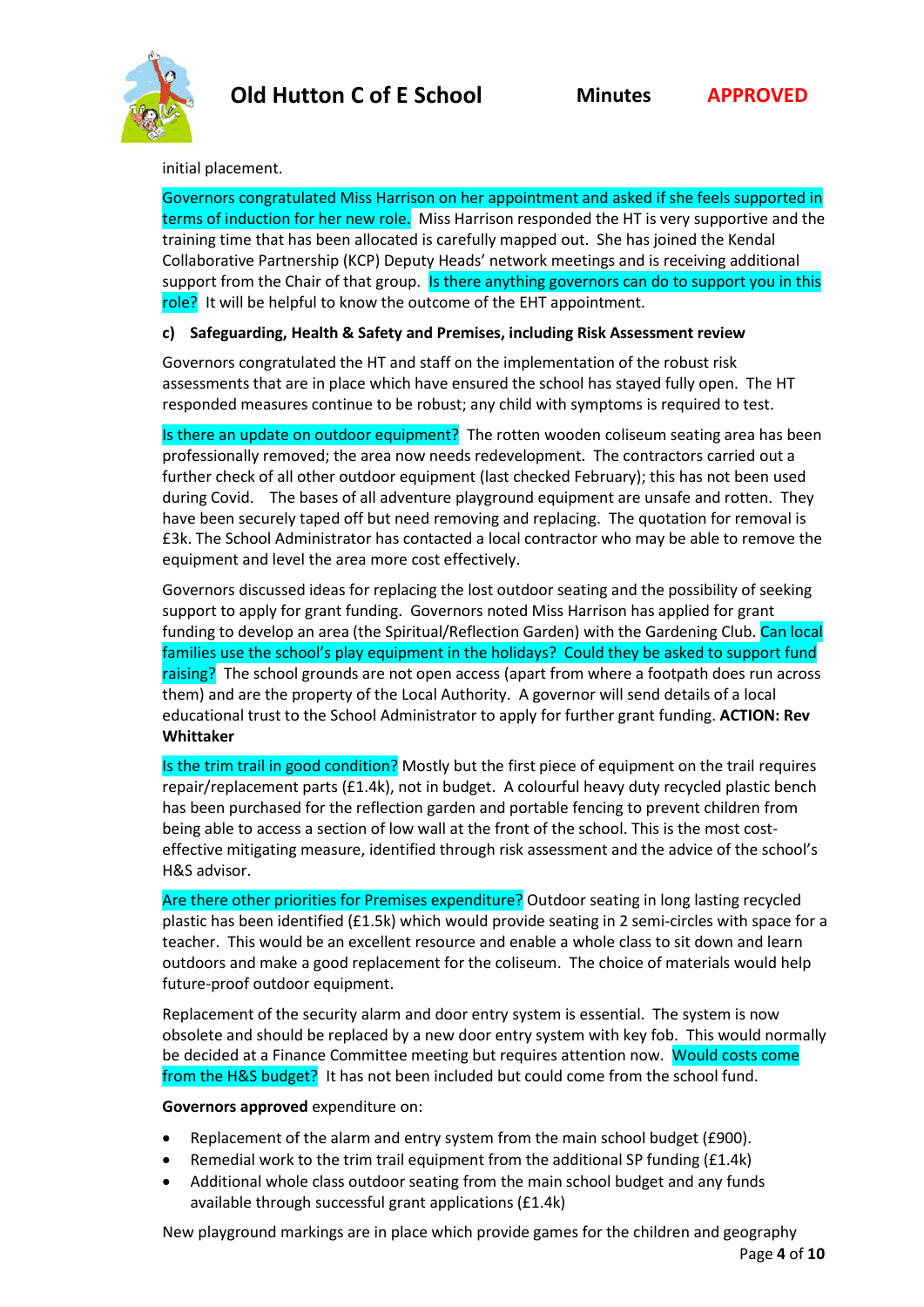

resources (maps of the UK and world). Governors expressed thanks to Mrs Hopkins, School Council Leader, for her work on this project with school council funding.

## **d) Pupil achievement and progress (see school progress results for all pupils R-Y6 Spring/Early Summer 2021)**

Data and a commentary were circulated in advance of the meeting.

Is the summer term assessment external or internal? Internal, there are no external assessments this summer. All schools must assess progress. The school has 3 assessment points: early Autumn term (baseline assessments for Early Years) and at the end of term for other children as well as EYFS again; end of the Spring term (this year postponed to the 2<sup>nd</sup> week of the summer term); and the end of the Summer term. The data presented is from the 2<sup>nd</sup> assessment point.

Data will not be nationally reported this year, other than EYFS data to the LA. Data is used for the school's tracking and for reporting to parents. Y6 pupils have used previous SATs papers. The HT thanked governors who acted as readers during these tests. It was important to give this cohort an experience of examinations prior to transition to senior school.

Governors noted Y6 met targets and achieved very good results in Reading and Grammar: 100% of pupils achieved expected and 58% greater depth (GD), with different children achieving GD in each test. Early Years children made above national levels of progress from a low baseline. Governors commended teachers on these outcomes, particularly in the pandemic context.

A significant number of children were identified on the school's monitoring list, what do

interventions for them look like? The HT explained the school's monitoring list identifies children about whom there are different concerns. This enables all teachers to track them closely. Most are receiving funded, targeted catch-up support, including additional TA, HLTA and teacher support, such as Reading and Writing interventions. An HLTA is working on targeted interventions with Class 3 and another TA with Years 1 & 2. Teachers work closely with TAs focussing on the specific needs of each child. Wellbeing activities are taking place to support additional social and emotional needs. Staff are tracking progress to measure impact and make adjustments. Greater depth is being targeted as well, pushing children to achieve. Results from Y6 and EYFS tests, as well as teacher assessments across school, show the positive impact of intervention.

Those children on the monitoring list not making progress will be added to the SEN register for more individualised support. Are children not making progress because of Covid? National research data indicates that learning gaps of vulnerable children or some of those in receipt of PP have been magnified by the impact of the pandemic.

The HT outlined the challenges to get all children back on track next year. Will progress be under scrutiny by Ofsted? Yes, any inspector will want to know that governors understand what intervention is taking place. The HT stated all children, including those on the SEN register, have made progress.

Governors noted the subject pages on the school website will be updated before August. Intent statements and progression documents are complete but need uploading. **ACTION: Head teacher**

A grant towards phonics resources has been received. Will a new scheme be ready to implement for September? The school is awaiting announcement of DfE approval of schemes and liaising with the English Hub to see if the preferred programme receives accreditation.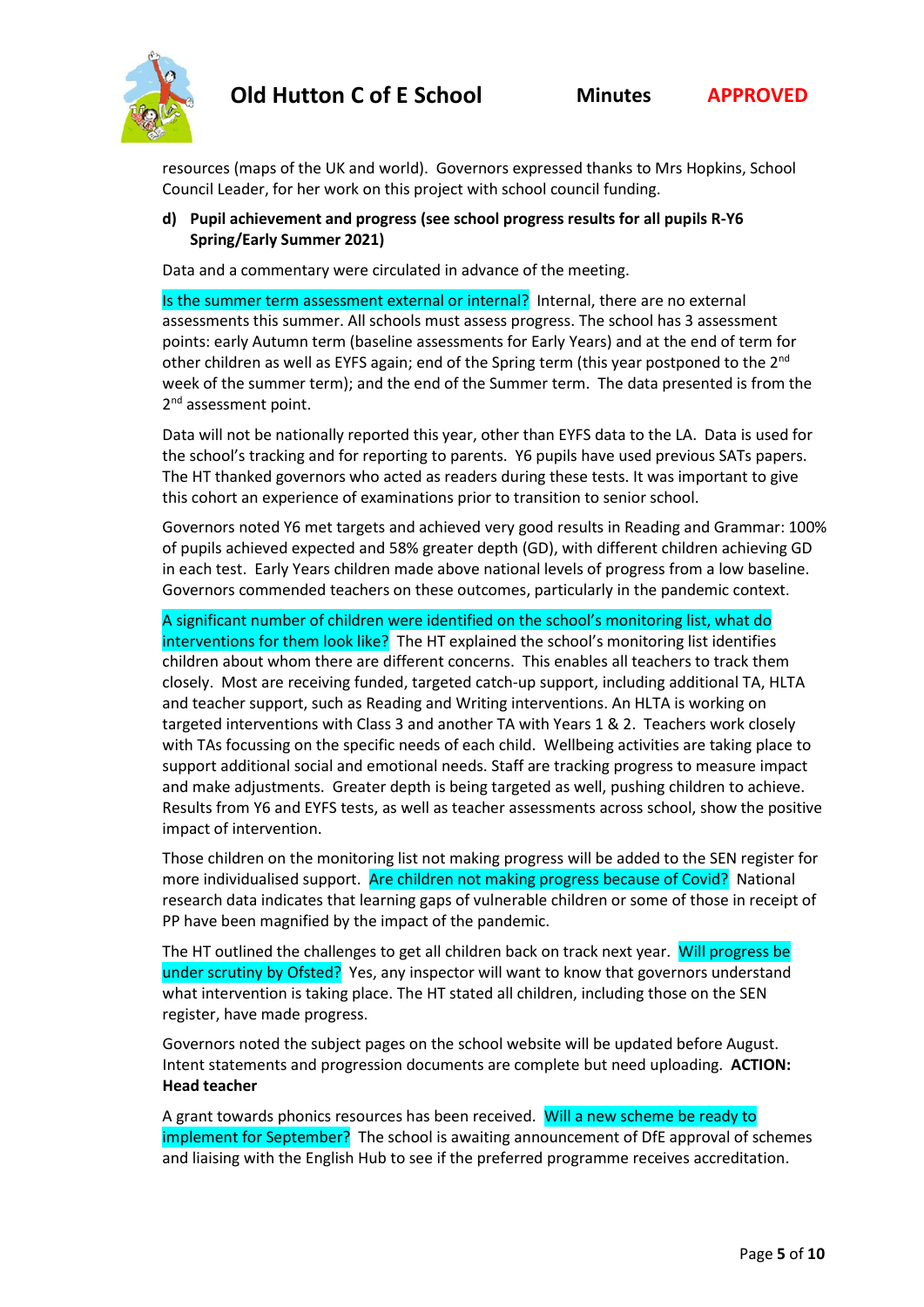

## **21/61 School Development Plan Progress 2020-21**

**a) Priority 1: Wellbeing**

See discussions below.

**b) Priority 2: Achievement at Greater Depth (Writing/Maths/RWM focus)**

See discussions on data (21/60e).

### **c) Priority 3: Vulnerable Pupils/SEND**

See discussions on data (21/60e).

## **d) Priority 4: Church School (diversity/RE)**

Governors met and revised the Church School SEF in preparation for an imminent SIAMS inspection. The updated document is available to governors on the learning platform.

How is the school's multi-cultural link with a school in Blackburn progressing? Children in Class 3 have been corresponding with pupils in Y3/4 from the Olive School. Easter and Eid cards have been exchanged. Each child has a named pen pal and letters have been exchanged. A virtual meeting has taken place. The two schools are now planning a visit or a faith-based event when this is possible. A shared project to share learning across both schools is also planned. Governors noted this link is improving children's multi-faith understanding and is a unique link worth celebrating.

The AHT explained the RE and Collective Worship policies have been reviewed and will be added to the governor space on the learning platform for governors to read before the end of term. **ACTION: Assistant Head teacher**

The AHT attended the SACRE Conference which contained useful sessions on RE and the Ofsted framework. Training of all staff is ongoing, including a renewed focus on talking about Christian values in lesson plenaries.

## **e) Priority 5: Delegated leadership**

The Computing subject leader has taken the first steps to becoming a Google Educator. As a teacher becomes accredited the school is accredited; not many primary schools will have such accreditation. The subject leader may be able to support and share best practice with other schools. **Governors agreed** such outreach should be encouraged.

Teachers have many responsibilities in school, including subject leadership. An HLTA is the French subject leader, do any other TAs have the skills or capacity to take or assist with subject leadership in their specialisms? The HLTA Is very excited about the subject leadership role and has non-contact time to carry out the role. A subject leader must be able to talk about progression across the whole school. The possibility of developing another member of staff towards subject leadership is being explored. The staff team are very good at sharing the burden of subject leadership. The Kendal Collaborative Partnership (KCP) will be running subject sessions for leaders; this is a useful support network.

Is Forest School classed as a subject? It could come under outdoor education but at Old Hutton is an element of Adventure, one of the school's 5 special curriculum drivers. There is a progression ladder of knowledge and skills taught from EYFS to Y6 for Forest School.

### **21/62 Governor Monitoring Visits**

No monitoring visit reports were available.

The Chair proposed arrangements should be made for some monitoring to take place before the end of term. Due to the commitment to the HT recruitment process, Mrs Toone is not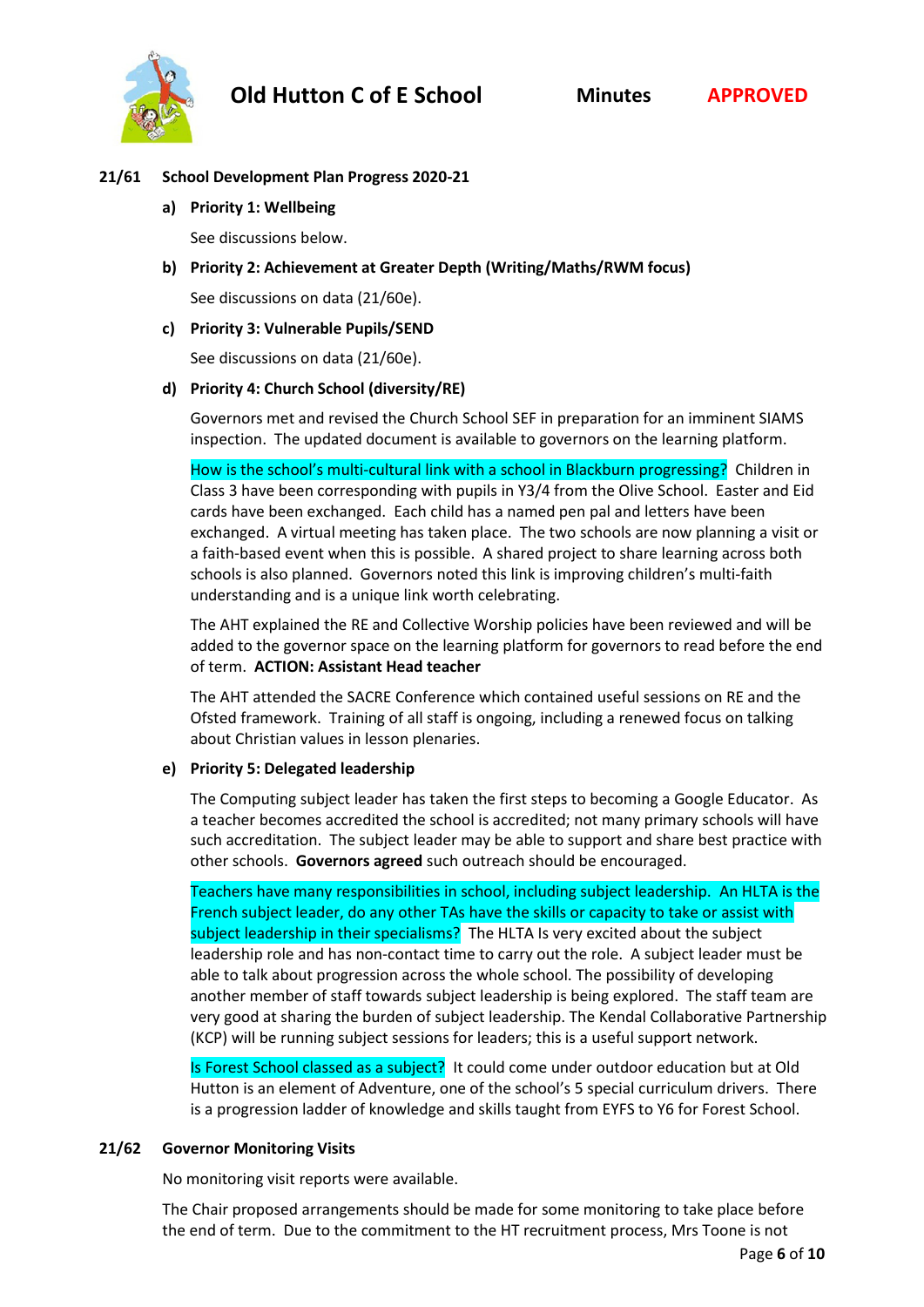

available to conduct a monitoring visit before the end of term.

**Governors agreed** the allocation of 2 governors to each priority should be sufficient.

The following schedule was agreed:

## Before the end of Summer term

**Priority 4 Church School**: Mrs Loney, Rev Bentley and Rev Whittaker: The AHT suggested attendance at, or reflection upon, the multi-faith day scheduled in July. **Governors agreed** it is important for Mrs Loney to be a part of the monitoring to provide a non-clergy perspective. **ACTION: Mrs Hadwin, Rev Bentley, Mrs Loney and Rev Whittaker**

**Priority 3 Vulnerable pupils and SEN**: Mrs Natlacen and Rev Whittaker (SEND governor): Miss Harrison will make arrangements for a one hour virtual meeting to discuss SEND progress with governors. **ACTION: Miss Harrison, Chair and Rev Whittaker**

Priority 5 **Delegated leadership**: Mrs Shiels and Mrs Loney: The Head teacher will arrange a virtual meet for this priority, also including the Chair and staff, to take place before the Head teacher leaves at the end of this term in order to share completed work on the curriculum, website and subject leadership.

### First half of Autumn Term

Priority 1 Wellbeing: Mrs Shiels and Rev Bentley and Mr Granger Priority 2 Achievement at Greater Depth: Mrs Natlacen and Mrs Wheatley

**Governors agreed** a future Priority 4 monitoring visit should include monitoring of RE, in addition to the multi-faith monitoring and RE that has taken place previously.

Governors asked the HT for monitoring forms to report the visits undertaken by Mrs Shiels, Rev Bentley and Mrs Natlacen so they may feed back on the support they gave to Year 6 testing. The HT will pre-populate monitoring forms for Priority 1 (RS, Rev B) and Priority 3 (JN). **ACTION: Head teacher**

### **21/63 Head teacher & staff wellbeing**

### **a) Update on Head teacher recruitment**

Mrs Toone reported the process was going well; there was a good response to the advertisement. Candidates have been shortlisted by the HT Recruitment Panel and arrangements are being made for the interviews to take place on 5/6 July.

Governors asked to be kept fully informed of the process. The panel is acting on the advice of the external advisors and is working hard to conduct the process in a Covid-secure way.

The LA Adviser is working with the HT to create a timetable which will be circulated so staff can be made aware.

Will there be an opportunity for governors not on the recruitment panel to meet the candidates informally as agreed at the GB meeting on 11 May? An outdoor Q&A session has been planned for staff at 3.45pm on 5 July. The panel will review the timetable to incorporate an opportunity for these governors to meet the candidates informally as part of this session on Monday 5 July. **ACTION: Mrs Toone**

### **b) Interim Executive Head teacher (EHT)**

The EHT role will now be 0.5 fte, with a commensurate change in the DHT role to 0.5 fte; this alteration was made to facilitate recruitment to the role. It is hoped an announcement can be made soon.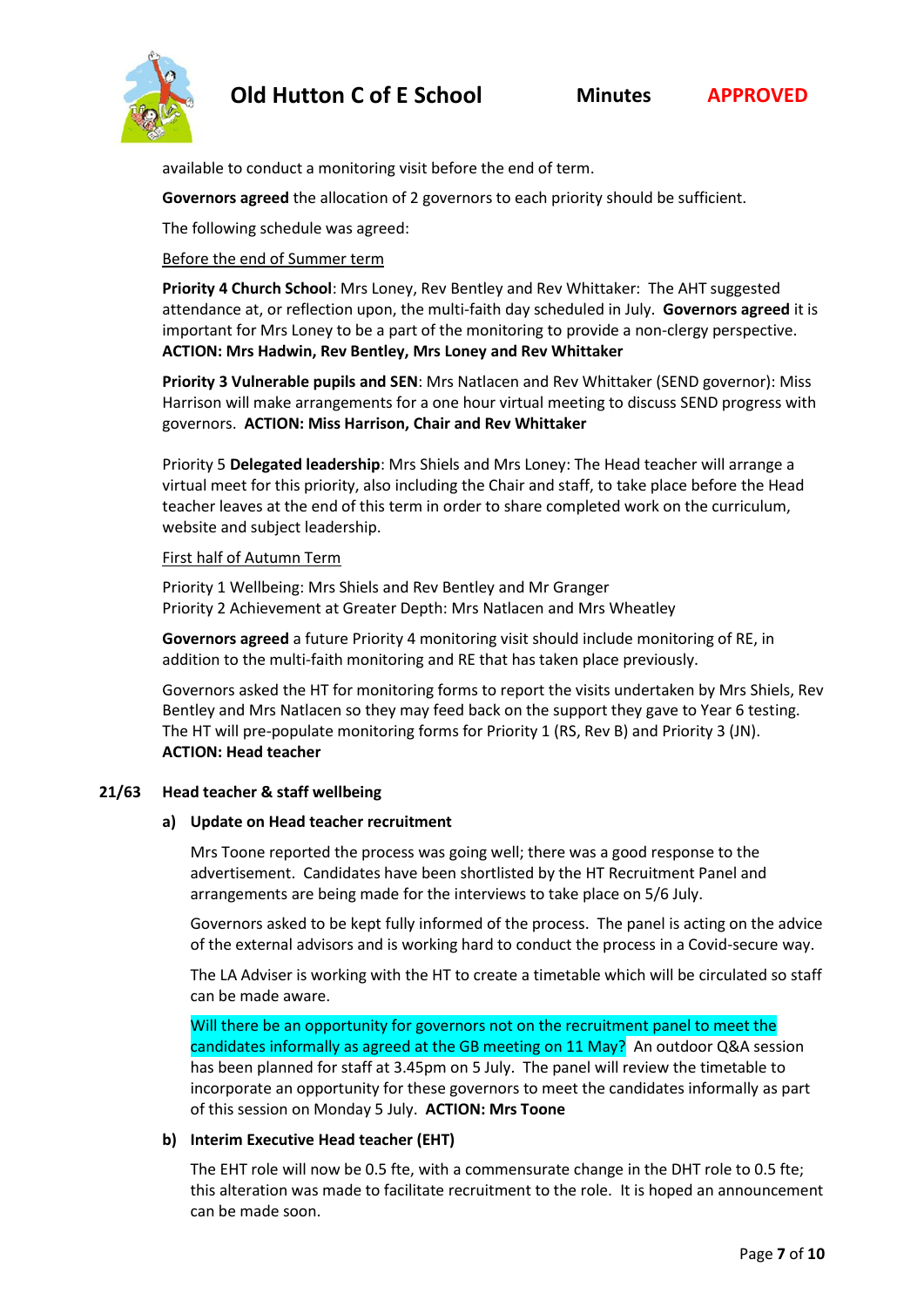

### **21/64 Governor membership**

**a) Election of Chair of Governors and Succession Planning**

See 21/55 a & b.

## **b) Update on Staff governor election (appointment from Sept 2021)**

One nomination was received. Miss Katie Brown (Class teacher for Y3 & 4) will be the Staff Governor from 1 September 2021.

### **c) LA governor appointment**

**Governors unanimously agreed** to accept the nomination of Mrs Hilary Wheatley as LA Governor.

### **d) Membership of the Finance and Health & Safety Committees (2021/22)**

Mrs Natlacen and Mr Granger will join the Finance Committee from September. Mrs Loney will Chair the Health & Safety Committee.

#### **e) Governor terms of office and vacancies**

There are currently vacancies for 3 Co-opted Governors. Governors discussed ways of recruiting new governors, including promotion in the school's newsletter. **ACTION: Chair and Head teacher**

**Governors agreed** a priority is to recruit new governors with leadership experience and capacity with a view to securing succession planning for the board. Other skills and experience required include Wellbeing and SEND.

### **21/65 Governor Training**

### **a) Governor training completed since the last meeting:**

Mrs Natlacen: *Do we need RE now more than ever?* (Cumbria CC) 15 Jun 2021

Mrs Natlacen & Mr Granger: *Governance - Developing leadership* (NGA) 18 May 2021

Rev Whittaker & Mr Granger: *Every Governor a Governor of SEN* (Cumbria CC) 22 Apr 2021

### **b) Governor training overview and training plan**

Information regarding free online training available from the NGA via the LA was circulated in advance of the meeting. The Clerk circulated the record of governor training and requested that all governors respond with any updates so an accurate log can be used to inform a future training plan to be discussed at the September meeting. **ACTION: All governors and Clerk**

### **c) Future training**

Mrs Natlacen advised she was scheduled to complete Safer Recruitment training. **ACTION: Mrs Natlacen**

#### **21/66 Policies to review**

The following updated policies were uploaded to the governor room on the learning platform in advance of the meeting. The AHT thanked those governors who had read them and posted comments. Governors thanked the AHT and the HT for their work on these policies which are clear and concise.

The AHT advised the priority for review are those policies required to be published on the website. Each revised policy has a standardised coversheet which includes the review date.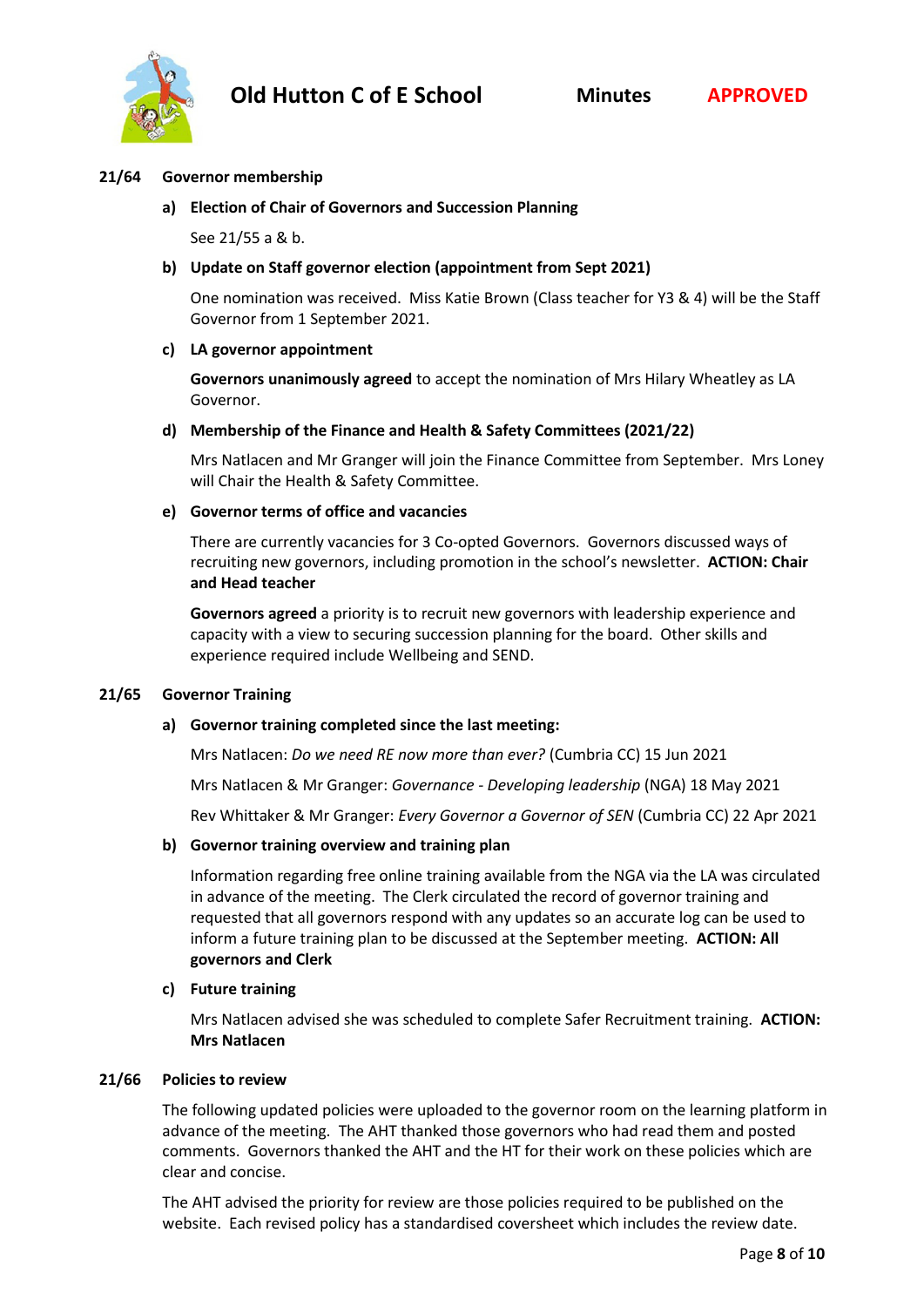

- Child Protection & Safeguarding 2020/2021 (updated March)
- New Online Safety Policies 2020/2021 (reviewed in March)
- SEND policy (reviewed June 2021)
- Accessibility plan (reviewed June 2021)
- Behaviour Principles Statement & Policy (reviewed June 2021)
- Privacy notice (reviewed June 2021)
- Charging Policy (reviewed June 2021)

**Governors agreed** to approve all of these policies, subject to the amendments already suggested.

Rev Whittaker raised a query regarding the wording of the Privacy Notice. The AHT will cross check this with the wording of the model policy on which it was based. **ACTION: Assistant Head teacher**

Governors noted the following policies will be uploaded to the governor room on the learning platform and statutory policies will be scheduled for review in the Autumn term:

- Health and Safety policies: following the announcement of new part 1 and part 2 guidance later this term.
- Equality policy
- RHE policy: including relationships and sex education
- RE policy
- Collective Worship policy
- Maths Calculation Policy: is being reviewed by the Maths subject leader following CPD.
- Fire policy

### **21/67 Correspondence**

**T**he latest Diocesan newsletter, containing training opportunities, was circulated by the Clerk in advance of the meeting.

### **21/68 Consideration of the Impact of the meeting on the welfare and progress of pupils at the school**

Governors:

- Are aware of the current budget position and agreed priorities for additional spending on equipment to enhance outdoor provision and in response to health & safety assessments.
- Considered the matters included in the extensive and detailed HT report.
- Discussed the latest data and considered the impact of current interventions
- Planned immediate priorities for Covid-safe monitoring activities
- Discussed Governor succession planning, considered skills required and ways in which vacancies can be promoted.